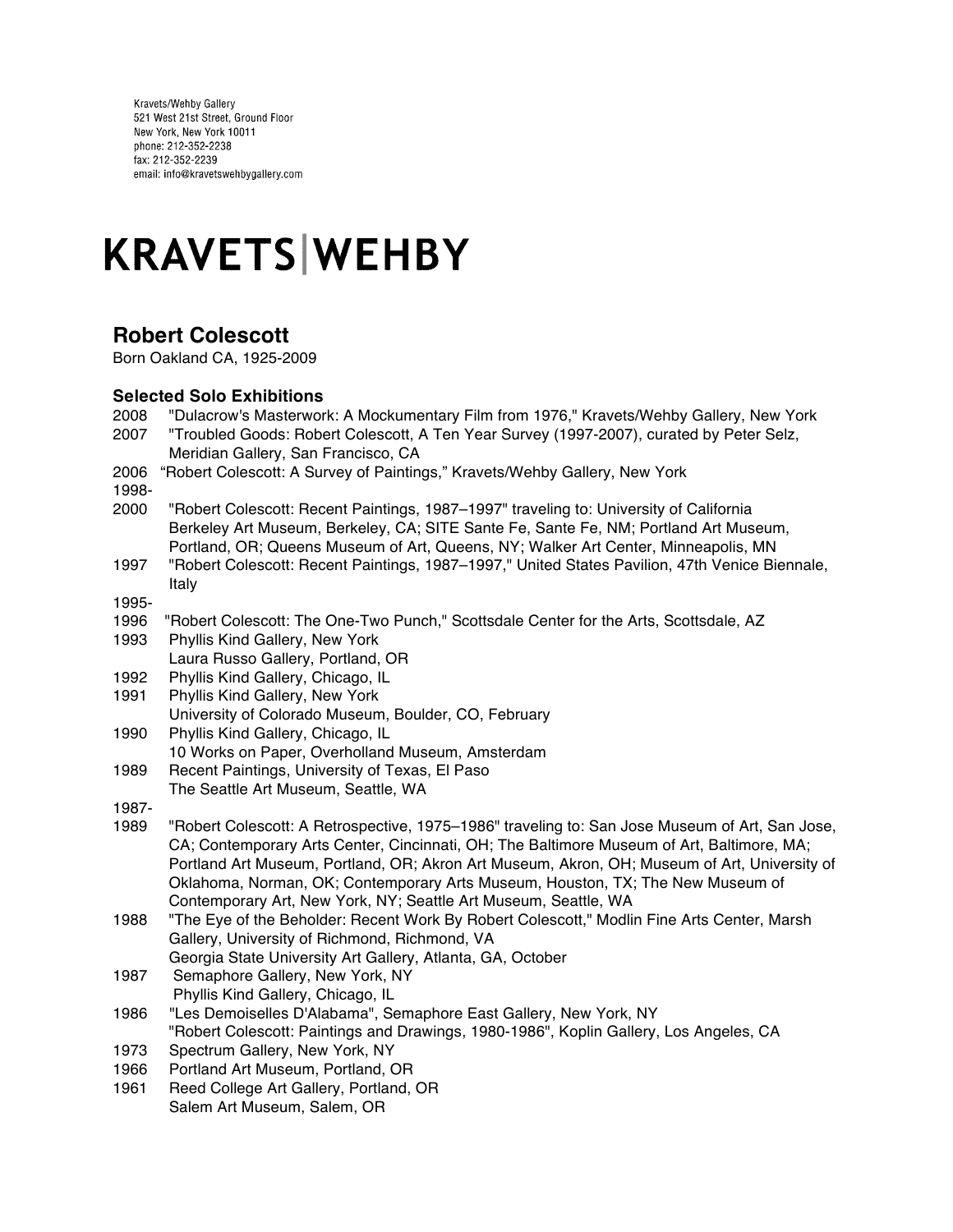| 1960 | Portland Art Museum, Portland, OR |
|------|-----------------------------------|
|      | Fountain Gallery, Portland, OR    |

1958 Portland Art Museum, Portland, OR

- 1957 Zoe Dusanne, Seattle, Washington
- 1953 Miller Pollard, Seattle, Washington

(continues)

(Robert Colescott bio page 2 of 3)

### **Selected Group Exhibitions**

- 2007 "What is Painting? Contemporary Art From The Collection Presents Multiple Perspectives on Painting Since the Sixties," curated by Anne Umland Museum of Modern Art, New York, NY 2000 "Strength and Diversity: A Celebration of African-American Artists," Carpenter Center, Harvard
- University, Cambridge, MA

1998-

1999 "A Portrait of Our Times: An Introduction to the Logan Collection," The San Francisco Museum of Modern Art, San Francisco, CA

1997-

- 1998 "American Stories," Setagaya Art Museum, Setagaya, Japan, traveling to: Chiba City Museum of Art, Chiba, Japan; Fukui Fine Arts Museum, Fukui, Japan, Kurashiki City Art Museum, Kurashiki, Japan
- 1996 "Visitor's Voices: Recomposing the Collection," Walker Art Center, Minneapolis, MN
- 1995-
- 1996 "Art with Conscience," The Newark Museum, Newark, NJ
- 1995 "Temporarily Posessed," The New Museum of Contemporary Art, New York, NY "Contemporary Drawing: Exploring the Territory," Aspen Art Museum
- 1994 "Black Male: Representations of Masculinity in Contemporary Art," Whitney Museum of American Art, New York, NY

"43rd Biennial Exhibition of Contemporary American Painting," Corcoran Gallery of Art, Washington D.C.

- 1993 "Selections from the Permanent Collection of the Brooklyn Museum," Brooklyn Museum, Brooklyn, NY
- 1992 "Selections from the Permanent Collection of the Museum of Modern Art, Museum of Modern Art, New York, NY

1991-

- 1992 "Art on Paper," Weatherspoon Art Gallery, Greensboro, NC
- 1991 "The Art of Advocacy," The Aldrich Museum of Art, Ridgefield, CT "The Decade Show," exhibition at three venues, New York, NY: Studio Museum of Harlem, New Museum of Contemporary Art, Museum of Hispanic Art "Visions and Revisions, Denver Museum, Denver, CO
- 1984 "Content: A Contemporary Focus 1974-1984", Hirshhorn Museum and Sculpture Garden, Smithsonian Institution, Washington, DC. "The New Portrait", P.S. 1 Gallery, Long Island City, NY "Whitney Biennial," The Whitney Museum of American Art, New York, NY
- 1982 "Not Just For Laughs", The New Museum, New York, NY
- "The Anxious Figure", Semaphore Gallery, New York, NY
- 1968 "21 Peintres Americains", Musee D'Angouleme, France "Biennal de Menton", Menton, France Musee de Breat, Breat, France Musee des Beaux-Arts, Rouen, France; Nancy, France; Grenoble, France
- 1959 "Centennial Exhibit", Portland Art Museum, Portland, OR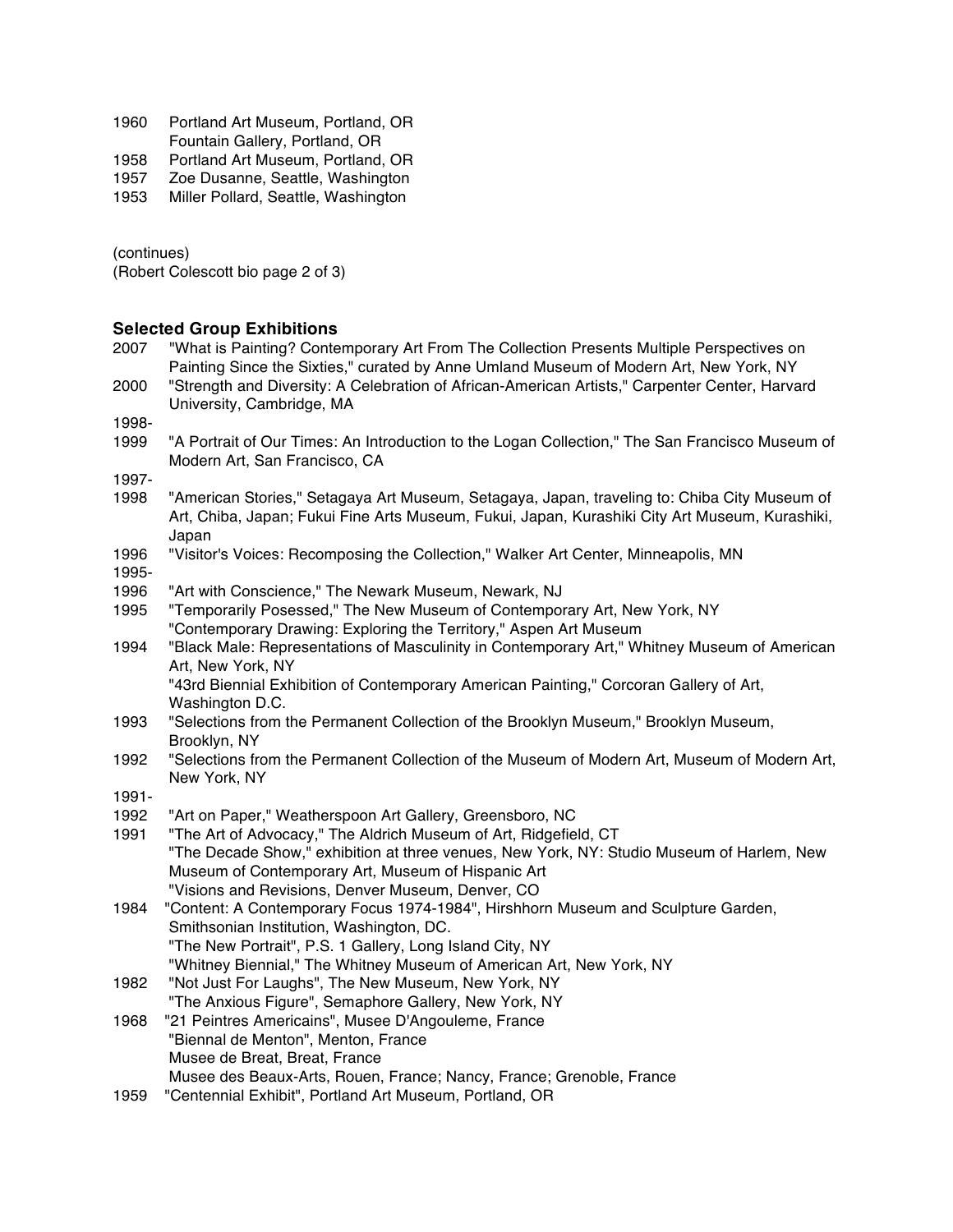#### **Public Collections**

Akron Art Museum, Akron, Ohio Boston Museum of Fine Art, Boston, Massachusetts Brandeis University, Rose Art Museum, Waltham, Massachusetts Brooklyn Museum of Art, Brooklyn, New York Contemporary Museum of Art, Honolulu, Hawaii Corcoran Gallery of Art, Washington, D.C. Delaware Museum of Art, Wilmington, Delaware Denver Museum of Art, Denver, Colorado De Young Memorial Museum, San Francisco, California High Museum of Art, Atlanta, Georgia Hirshorn Museum, Washington, D.C. Indianapolis Museum of Art, Indiana Kresge Art Museum, Michigan State University Metropolitan Museum of Art, New York, New York

(continues) (Robert Colescott bio page 3 of 3)

Museum of Contemporary Art, San Diego, La Jolla, California Museum of Modern Art, New York, New York Newark Museum of Art, Newark, New Jersey New Orleans Museum, New Orleans, Louisiana Oakland Art Museum, Oakland, California San Francisco Museum of Modern Art, San Francisco, California Seattle Art Museum, Seattle, Washington Studio Museum in Harlem, New York, New York Tucson Museum of Art, Tucson, Arizona Victoria Art Gallery, Victoria, British Columbia Wadsworth Atheneum, Hartford, Connecticut Weatherspoon Art Gallery, University of North Carolina, Greensboro Whitney Museum of American Art, New York, New York

#### **Selected Publications**

Valdez, Sarah, "Robert Colescott at Kravets/Wehby," *Art in America*, March 2007, pp 171, 172 "Robert Colescott," *The New Yorker*, November 13, 2006, p 19 Baker, R.C., "Black on Blonde," *Village Voice*, November 1-7, 2006, p 61 Cotter, Holland, "Art in Review; Robert Colescott," *The New York Times*, October 27, 2006 Lobel, Michael, "Black to Front," *Artforum*, October 2004, pp. 266-269, 306, 310 Bonetti, David, "The Ironies of Robert Colescott", *San Francisco Examiner*, June 4, 1999 San Francisco Museum of Modern Art, *A Portrait of Our Times: An Introduction to the Logan Collection*. Forward and acknowledgements by David A. Ross and essay by Gary Garrels, 1999 Schjeldahl, Peter, "Walk This Way," *Village Voice*, June 2, 1998, pp. 174 Cameron, Dan "47th Venice Biennale," *Artforum*, September 1997, pp. 118–20 Eauclaire, Sally, "One-Two Punchinello," *Art News*, June 1997 Cotter, Holland, "Unrepentant Offender of Almost Everyone", *The New York Times,* June 8, 1997 Cotter, Holland, "A Taste of Zeitgeist", *The New York Times*, March 16, 1997 McKenna, Kristine, "Our Man in Venice," *Los Angeles Times*, June 15, 1997 Saltz, Jerry, "Merry-Go-Round," *Flash Art*, vol. XXX, no.196, October 1997, pp. 84–7 Smith, Roberta, "Another Venice Biennale Shuffles to Life", *The New York Times*, June 16, 1997 Tompkins, Calvin, "Paint it Black," *The New Yorker*, May 19, 1997 Sandler, Irving, *Art of the Postmodern Era*, (From the Late 1960s to the Early 1990s), Icon Editions,